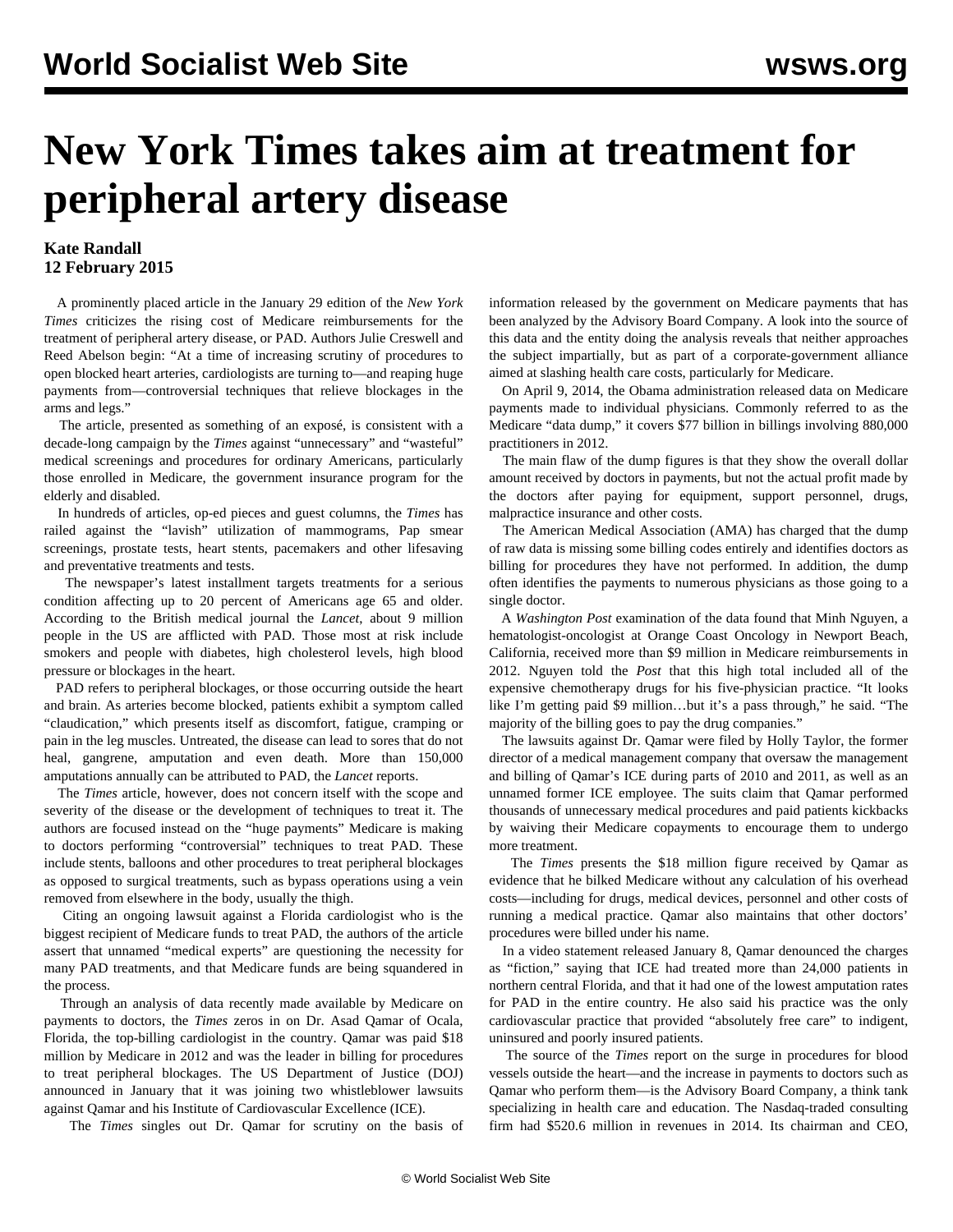Robert Musslewhite, received \$3.8 million in executive compensation in 2013.

 The Advisory Board Company, which boasts among its clients more than 90 percent of *US News & World Report*'s 100 best hospitals for 2013, advises the health care industry on cutting costs. One posting on its web site enthusiastically advises hospitals on strategies to take advantage of attrition to slash costs: "And the time is right: with nearly one million nurses reaching retirement age in the next 10-15 years, nurse leaders have a unique change to carry out these changes." The firm urges hospitals to break with their "overreliance on bedside RNs."

 It is fitting that the *Times*, a consistent supporter of the Obama administration's Affordable Care Act, relies on the Advisory Board Company's analysis of the Medicare data to make its case for slashing Medicare funding. The think tank has close connections to the Obama White House and its health care overhaul.

 Jeffrey Zients, Obama's economic adviser and the current director of the National Economic Council (NEC), served as the director of the Office of Management and Budget from January 2012 to April 2013. Zients formerly served at the Advisory Board Company as chief operating officer (1996-98), CEO (1998-2000) and chairman (2000-2004). Before assuming the role of director at NEC, he was tapped by Obama to fix problems plaguing the rollout of his health care overhaul's web site, HealthCare.gov. Financial disclosure reports place Zients' net worth as high as \$210 million.

 In addition to its reliance on the Advisory Board Company's analysis of the Medicare "data dump," the *Times* article contains numerous inconsistencies and outright distortions. A [chart](http://www.nytimes.com/2015/01/30/business/medicare-payments-surge-for-stents-to-) accompanying the article purportedly boosting its claims of an explosion of PAD treatments over a ten-year period in fact reveals that much of this increase is due to an increase in endovenous laser therapy procedures, or EVLT. These procedures occlude, or close off, varicose veins, not arteries. The patient population for this therapy is completely different from that for PAD.

 The *Times* authors are well aware of the difference between stent and angioplasty therapy for PAD and EVLT treatment for varicose veins—having ambiguously headlined their article "Medicare Payments Surge for Stents to Unblock Blood Vessels [not arteries] in Limbs." While they apparently hoped that no one would recognize this discrepancy, a prominent cardiologist did take note.

 In a critical response to the *Times* article, Charles Chambers, MD, president of the Society for Cardiovascular Angiography and Interventions (SCAI), specifically questioned "the journalists' conclusions about the use of peripheral arterial procedures when it appears that the vast majority of the increase in procedures has occurred with venous procedures."

 SCAI has communicated its concerns to the *Times* and the Advisory Board Company. Chambers [writes:](http://www.scai.org/Presidents.aspx?cid=8bdc876b-9b93-4cab-9f53-b08970b7391a%22%20%5Cl%20%22.VNfO1UL4_No) "If our concerns are justified, then the conclusions drawn about stenting do a disservice to the field of Interventional Cardiology."

 The central complaint of the *Times* authors is the increase in procedures on vessels outside the heart, which have risen by almost 70 percent, to 853,000, from 2005 to 2013. They write: "These types of lucrative procedures—in 2012, Medicare paid nearly \$12,000 for one type of these operations—have been the focus of a turf battle among specialists."

 Another critic of the *Times* analysis, John P. Reilly, MD, vice chairman of the department of cardiology at Ochsner Health System, Jefferson Parish, Louisiana, argues that Medicare payments should not be singled out as the reason for the increase in the procedures. Rather, major advances in technology and technique have facilitated a shift from surgical treatments, which are more risky, to endovascular procedures.

 Dr. Reilly writes: "[T]here are several other explanations for why there is an increase in peripheral endovascular procedures over the past 10 years that do not deal with dollars and cents (or stents). Endovascular technology has greatly improved during the last decade…

 "A decade ago, many patients would have had to undergo surgical treatment. Ten years ago, fewer vascular surgeons were performing endovascular procedures than today. So many of the patients treated by surgeons with open procedures 10 years ago are now treated endovascularly."

 Dr. Keith Atassi, an interventional cardiologist with Indiana's Porter Memorial Hospital, told the *Times of Northwest Indiana* about one of these new techniques to treat PAD: "A new procedure inserts a drugcoated balloon that will probably cut down the risk and make it less likely to need new procedures in the future."

 But advancing medical technology and the potential for improving the health and well being of the US population do not interest the editors of the *Times*. Rather, they are focused on slashing government health care spending and rationing care, particularly for America's seniors. They bemoan the fact that the Medicare program—the largest single buyer of health services in the US, providing health coverage for more than 50 million elderly and disabled Americans—carries an estimated price tag of \$600 billion a year.

 The *Times* singles out Dr. Qamar for attack as if he and other physicians were responsible for the crisis in the US health care system. While the WSWS is not in a position to judge Dr. Qamar's guilt or innocence, what we can say is that the *Times* is exploiting the details of the lawsuit against him for the express purpose of legitimizing cuts in Medicare spending. They use the data analyzed by the Advisory Board Company to generalize about the supposedly dubious practices of cardiologists, vascular surgeons and radiologists who perform procedures to treat PAD.

 The central aim of the *Times* is to disorient public opinion and create conditions for policies that would ultimately lead to a sharp decline in life expectancy. The newspaper has provided a platform for [Ezekiel Emanuel](/en/articles/2015/01/13/eman-j01.html), former adviser to the White House on health care reform, to promote his right-wing views on euthanasia and self-rationing of medical care. Emanuel argues that older Americans are unnecessarily sapping precious Medicare dollars and living too long into old age.

 In an effort to promote drastic cuts in health care for the elderly, the *Times* has targeted numerous treatments for reduction or outright elimination, of which PAD is just one. Cutbacks in treatments for this condition would result in needless suffering, including amputations, and preventable deaths. In its attack on these and other lifesaving medical procedures, the *Times* slanders many of the doctors who perform them and advances a thoroughly retrograde and antiscientific approach to medicine.

 In the wake of the release of the Medicare "dump" data, the newspaper posted an interactive form on its web site headlined "How Much Medicare Pays for Your Doctor's Care," in which readers can enter a physician's name, specialty and ZIP Code to see how much the doctor received in Medicare payments in 2012. This is an effort to whip up a witch-hunt atmosphere against doctors providing services to Medicare patients.

 The latest attack on PAD treatments by the *Times* is of a piece with its support for Obamacare. As the chief cheerleader of the Affordable Care Act, the *Times* has consistently promoted a reactionary piece of legislation that has nothing in common with a true reform of the health care system in the interest of providing universal, quality care.

 The aim is to create an even more heavily class-based health care system in America, where working-class families and retirees see their health services slashed to the bone. The privilege of a long, healthy life, on the other hand, is to be preserved for the wealthy, who will continue to receive the treatments the *Times* denounces as "wasteful" and "unnecessary" for the vast majority of the population.

 In opposition to this reactionary view, the *World Socialist Web Site* says the solution to the health care crisis lies in taking the profit out of medicine. This means putting an end to privately owned health care corporations, insurance companies and pharmaceutical firms and